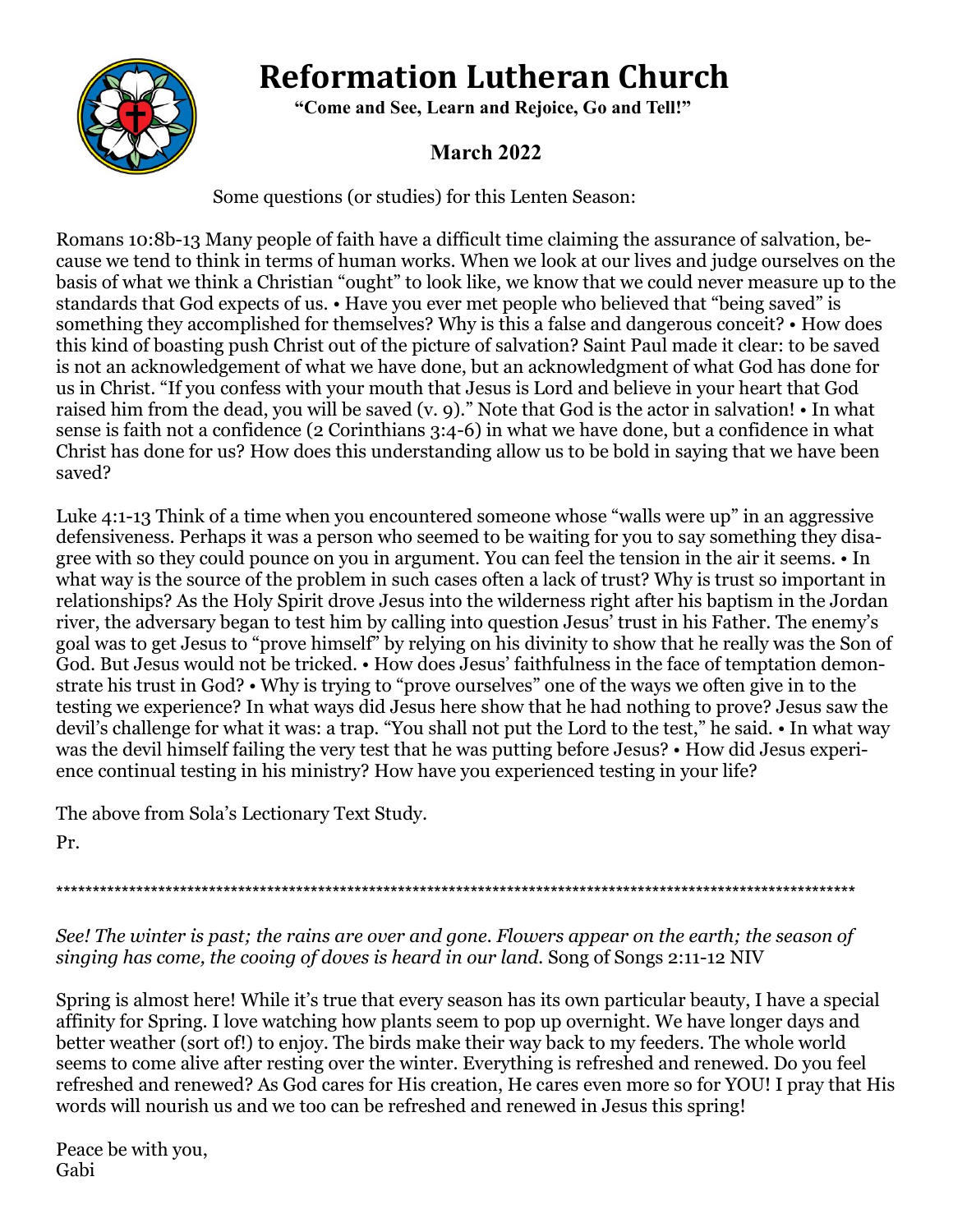**Treasurer's Report:** At our congregational meeting on Wednesday, February 16 I presented a report on our financial position. As unsettling as the numbers may have been they should not have come as a surprise as we have travelled this road before.

With that in mind, I challenge each of us to increase our monthly contributions by 10%. I understand that this is quite an ask. However, it is still short of the 15% increase needed just to cover the minimum monthly expenses to keep the doors open.

We are a small family, but a strong one. I am confident that we will be able to succeed in implementing some of the great ideas suggested at the meeting that will provide the means necessary to continue spreading the word of our Lord and Savior.

Thank you for your continued support!

**Fellowship:** We will begin our Lenten meals before service starting on March 9th. We will put a sign-up sheet out.

At our Church Renewal meeting, we discussed several things that we feel may get people to at least notice our church and get in the door. Having a food truck come fairly regularly was one option. We're following through with gathering information for some of those ideas. All ideas are welcome!

**Property:** The bathroom ceiling has been repaired. The insulation still needs to be replaced. Our March clean-up day will be Saturday, the 26<sup>th</sup>, 9:00 a.m.

**Education:** Reading the Bible for Faith! Want to learn how to take Bible study to a deeper, more engaging level? Ever wonder why people have different interpretations of the Bible? Want to understand how and why people arrive at different interpretations of the same passage? Do you sometimes find yourself confused or mystified about the meaning when reading the Bible? Want to learn a way to make sense of the Bible for the sake of faith? If your answer to any or all of these questions is yes, then this course is for you!

The 5-session course is taught by Bud Thompson, of the St Paul Lutheran Seminary faculty. Pastor Thompson is a retired Lutheran pastor who has 35 years of experience as a parish pastor, 20 years of experience teaching the Bible to university students, and for many years has written on the Bible and Catechism for Connections magazine. Beginning on Thursday, April 21st at 6PM Central, we will meet online for approximately 90 minutes each session for 5 weeks. The sessions will be recorded should someone miss a live session. Hope you will join us!

Worship and Music: Ash Wednesday is March 2. We will have a service at 7:00 and each evening beginning at 7:00 for the remainder of Lent.

Although not finalized, we are discussing holding a Passover Sader Supper. As in all Biblical holidays, Passover is both a holiday of remembrance and a holiday of prophecy. Passover for the Jewish people is the annual celebration of God delivering Israel out of Egypt (Exodus 12). The entire service, with its various ceremonies, is designed to help the Jewish people remember the great workings of God when, through signs and wonders, He freed the Jewish people from the bondage of the Egyptians and delivered them to the promised land of Israel. Passover is a holiday of redemption picturing how God used the death of an innocent lamb to redeem the firstborn sons of Israel from death and free the nation of Israel from slavery.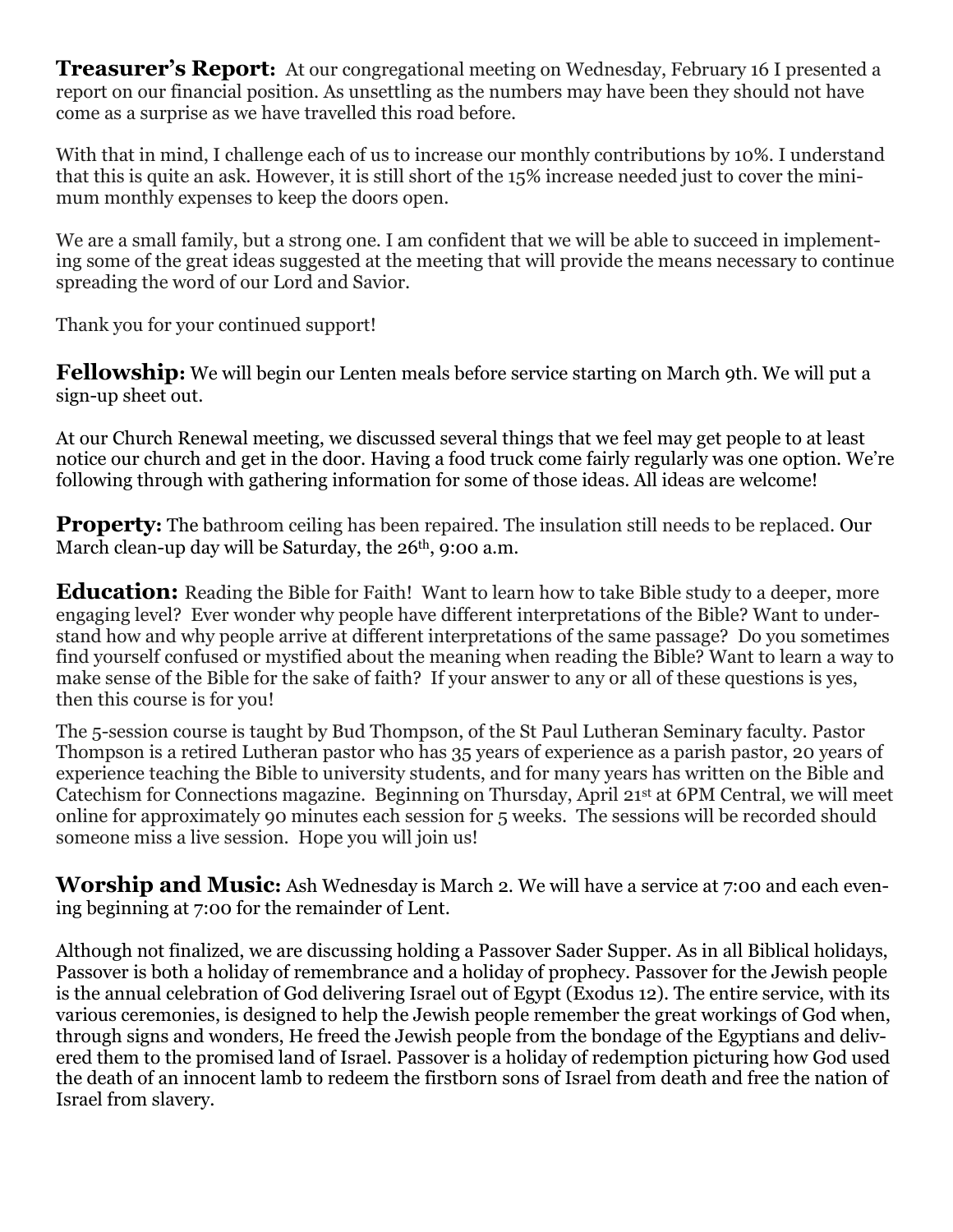## **Worship and Music (continued):**

Passover is certainly the most important Biblical holiday for Christians. It also clearly pictures the redemption Jesus provided for our sin. The last meal Jesus ate with His disciples in the Upper Room was a Passover meal. It was during this Passover meal that Jesus took a piece of unleavened bread and a cup of wine and said to His disciples that these represented His body given in death and His blood shed for the remission of sins (Luke 22: 19, 20). The Messiah used the story of the redemption from Egypt to illustrate the redemption Jesus provided for us on the cross. Having a Passover dinner, is a beautiful opportunity to celebrate the death and resurrection of the Lord Jesus in its historical, New Testament setting as it was celebrated by the disciples with the Messiah. We can rejoice "For Christ our Passover lamb has been sacrificed for us" (1 Corinthians 5:7).

We are still working on the possibility of putting a video recording of Pastor Jon's sermon on our website each week. Anyone who is not able to attend Sunday services will be able to watch and listen to the sermon from Sunday morning. We are presently working on the logistics of recording and loading it onto the website. More on this will follow.

If you haven't been coming to Reformation on Sunday mornings, we would love to see you. If you have been coming, bring a friend or neighbor!

**Mission and Ministry:** We have a whole year of fresh possibilities with our Thrivent cards! All ideas are welcome!

\*\*\*\*\*\*\*\*\*\*\*\*\*\*\*\*\*\*\*\*\*\*\*\*\*\*\*\*\*\*\*\*\*\*\*\*\*\*\*\*\*\*\*\*\*\*\*\*\*\*\*\*\*\*\*\*\*\*\*\*\*\*\*\*\*\*\*\*\*\*\*\*\*\*\*\*\*\*\*\*\*\*\*\*\*\*\*\*\*\*\*\*



**March 2nd – Eli Ervin March 27th – Don Grigsby**

## **MARCH CALENDAR**

**Wednesday – March 2nd – Ash Wednesday Service 7:00**

**Wednesday – March 9th – Lenten Meal – 6:00 Service – 7:00**

**Sunday – March 13th – Council - Spring Forward and turn your clocks ahead one hour**

**Wednesday – March 16th – Lenten Meal – 6:00 Service – 7:00**

**Wednesday – March 23rd – Lenten Meal – 6:00 Service – 7:00**

**Saturday – March 26th – Clean-up Day beginning at 9:00**

**Wednesday – March 30th – Lenten Meal – 6:00 Service – 7:00**

\*\*\*\*\*\*\*\*\*\*\*\*\*\*\*\*\*\*\*\*\*\*\*\*\*\*\*\*\*\*\*\*\*\*\*\*\*\*\*\*\*\*\*\*\*\*\*\*\*\*\*\*\*\*\*\*\*\*\*\*\*\*\*\*\*\*\*\*\*\*\*\*\*\*\*\*\*\*\*\*\*\*\*\*\*\*\*\*\*\*\*\*\*\*\*\*\*\*\*\*\*\*\*\*\*\*\*\*\*\*\*\*\*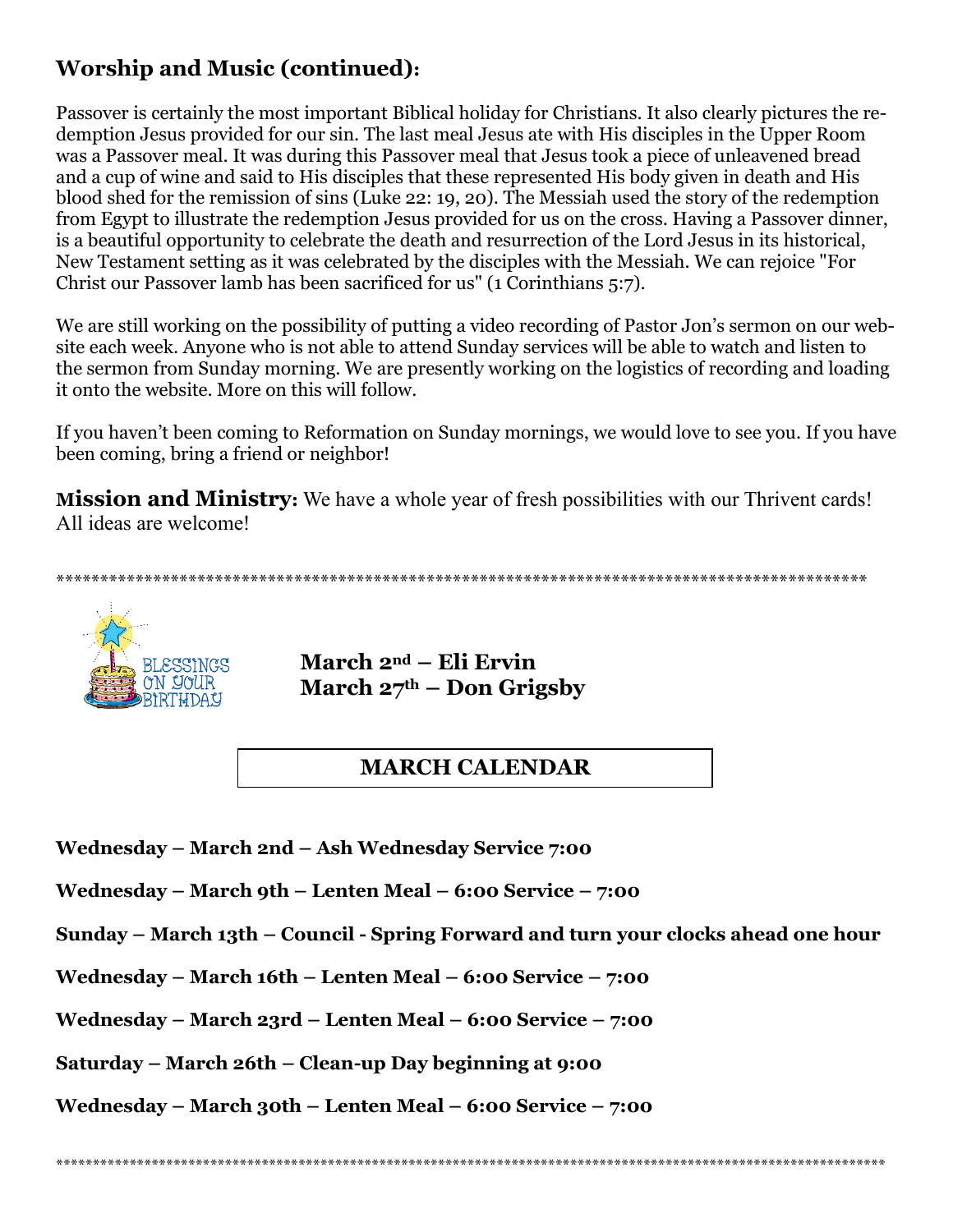|                     | Mar 2                       | Mar 6  | Mar 9  | <b>Mar 13</b> | <b>Mar 16</b> | Mar 20 | <b>Mar 23</b> | <b>Mar 27</b> | Mar 30 |
|---------------------|-----------------------------|--------|--------|---------------|---------------|--------|---------------|---------------|--------|
| Altar<br>Guild      | Judy                        | Judy   | Junior | Junior        | Judy          | Judy   | Junior        | Junior        | Judy   |
| <b>Usher</b> Junior |                             | Junior | Judy   | Judy          | Junior        | Junior | Judy          | Judy          | Junior |
| Lector              |                             | Lynn   |        | Junior        |               | Chuck  |               | Gabi          |        |
|                     | <b>Sermon Pastor Pastor</b> |        | Pastor | Pastor        | Pastor        | Pastor | Pastor        | Chuck         | Pastor |
| <b>Thrive</b>       |                             | Pastor |        | Gabi          |               | Pastor |               | Gabi          |        |
| Oaks                |                             |        |        | Chuck         |               |        |               | Chuck         |        |

#### **WE CONTINUE OUR STUDY OF LUTHERAN HISTORY WITH "When is a Lutheran Not a Lutheran"**

The history of early Lutheranism in North America includes the story of a remarkable family of clergy. Paul Henkel and his sons and grandsons left an indelible mark on Lutheran church life for nearly a century, beginning in the mid-I 700s.

Paul Henkel was born in North Carolina and served in the Revolutionary War. He and his sons, Samuel, Philip, Ambrose, Andrew, David and Charles, established a Lutheran printing establishment at New Market, Virginia, in the Shenandoah Valley.

The Henkels were unapologetic about championing the Augsburg Confession. The document, written by Martin Luther's teaching colleague Philip Melanchthon, was created to prove to emperor and pope that the Lutherans were authentic Christians, contrary to the claims of the Roman Catholic hierarchy in the 1500s. Once it became clear that Luther's reforms would be rejected by the church hierarchy of his day, the Augsburg Confession became the identifying document uniting Lutherans all over Europe.

The Henkels were determined that the same document should be similarly embraced by Lutherans in North America. From their press came Lutheran books and literature, including copies of Martin Luther's Catechism and the Augsburg Confession. Copies were circulated all over the regions where Lutherans had already settled-New York, Pennsylvania, Maryland, Virginia, North Carolina, Tennessee, Kentucky, Ohio, and Indiana.

The Henkels' devotion to the Augsburg Confession was not shared by all Lutherans in the American colonies and during the early national period of the young nation's history. In Pennsylvania, Lutheran and Reformed church congregations were creating "union churches," with two parishes sharing one pastor. For obvious reasons, the Lutheran confessional documents were downplayed. When the North Carolina Synod was organized in 1803, no reference was made to Lutheran confessional writings.

In the early 1800s, a prominent Pennsylvania pastor, Samuel Simon Schmucker, proposed uniting the several Lutheran synods into a national church body. Schmucker was on record supporting ecumenical relations with non-Lutheran groups. Schmucker felt a responsibility toward the German Lutheran congregations in Pennsylvania, many of which were involved in "union church" partnerships.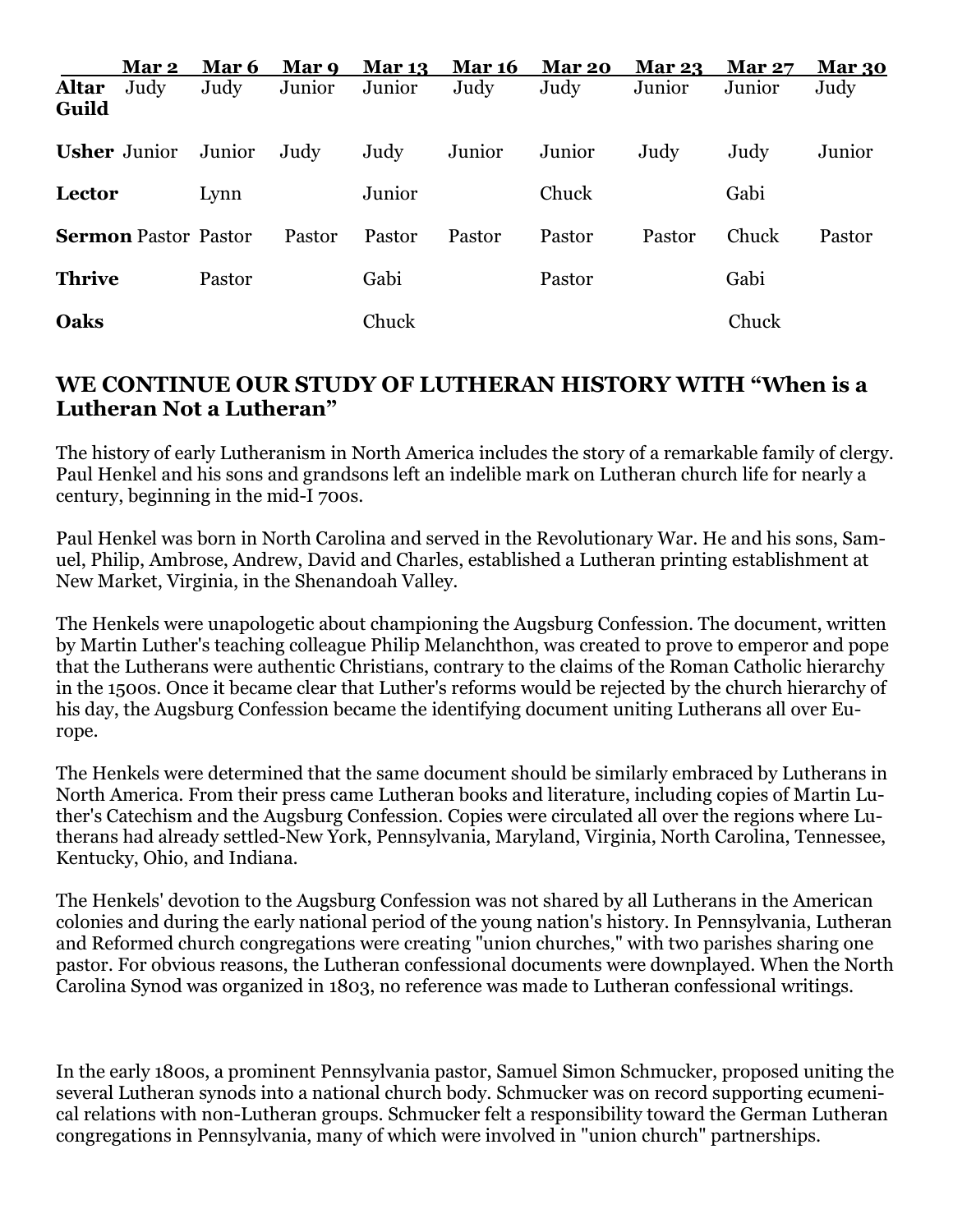He had no interest in forcing these communities to split apart. The debate was joined. "How 'Lutheran' does a Lutheran really need to be?" Schmucker said, "Not so much as to get in the way of sharing ministry with other Christians." The Henkels said, "It's very important. Lutheranism offers valuable insights you can't get anywhere else. So don't water it down."

In 1820, when Schmucker's General Synod appeared to be coming to fruition, the Henkels went into battle mode. They opposed the new national church structure because they didn't trust centralizing authority in the hands of a few people. And they didn't want the likes of Samuel Simon Schmucker exercising that authority.

Alarmed at the "confessional laxity" of the newly-created North Carolina Synod (which also supported the proposed General Synod), the Henkels worked to organize two new regional churches more committed to the Augsburg Confession. The Ohio Synod was

organized in 1818, the Tennessee Synod in 1820. Neither became reliable supporters of the General Synod.

Long after Paul Henkel had died, Schmucker circulated a document in the General Synod proposing to revise the Augsburg Confession, changing some of its articles. (The elder Henkel would have turned over in his grave.) For example, Schmucker wanted to redefine the meaning of Holy Communion. His proposed change to the Augsburg Confession would have discarded Martin Luther's insistence on Christ's "real presence" in the bread and wine, moving instead toward a Reformed understanding (declaring Christ is symbolically or spiritually present at the Eucharist). Schmucker's proposal went nowhere. Even his own synod in Pennsylvania voted against it.

Over the generations, the Henkels' point of view prevailed. Schmucker's program to Americanize Lutheranism was repudiated. The Augsburg Confession, without changes, was reaffirmed as a unifying document giving identity to Martin Luther's spiritual descendants. Part of the reason this became possible was that an increasing flood of new Lutheran immigrants continued to arrive from Europe most of whom believed the Lutheran confessions were something worth championing. The Henkels were vindicated in their concern that Lutheranism should have a distinct identity.

The Henkel family continued to provide leadership for the growing American church into the third generation. Solomon's son, Samuel, became a physician but was also involved with translating and publishing standard Lutheran works for congregations. Philip's two sons, Ireneus and Eusebius, became Lutheran pastors in the western settlements. David's sons, Polycarp and Socrates, both became Lutheran clergy.

And the family left another legacy besides. Henkel Press was the earliest predecessor of what eventually became Fortress Press in Philadelphia and, since 1988, Augsberg Fortress Publishers in Minneapolis.

#### **"THIS IS MOST CERTAINLY TRUE"**